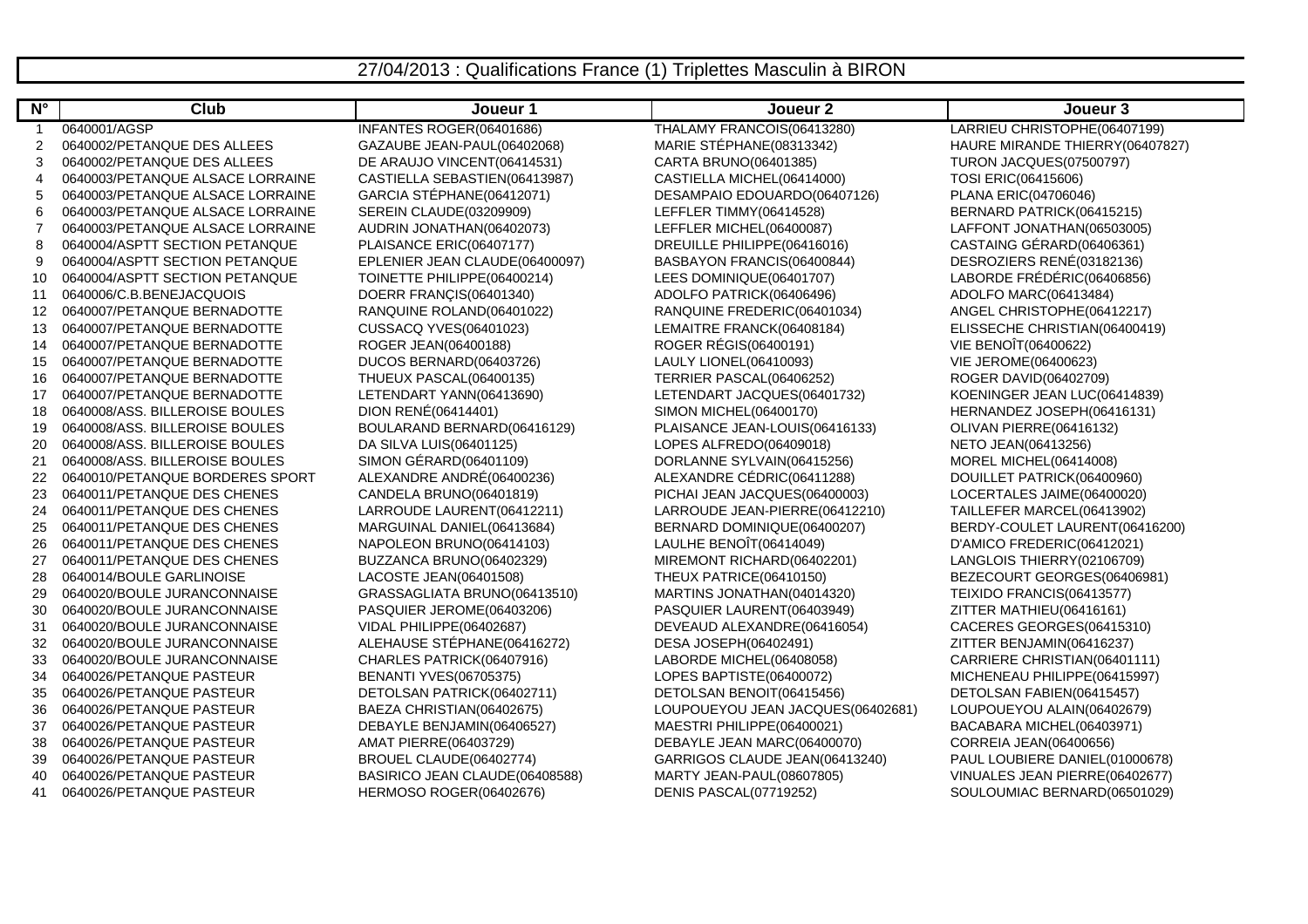0640026/PETANQUE PASTEUR MARTINEZ BERNARD(06404132) CHOMY FRÉDÉRIC(03404795) PEYRAS YANNICK(06400527) 43 0640026/PETANQUE PASTEUR CESCAU LAURENT(06402685) ADEL MIGUEL(06414148) MAZURIER THIERRY(06401939)44 0640026/PETANQUE PASTEUR NARDOZZI DANIEL(06405325)<br>45 0640026/PETANQUE PASTEUR COPPA PATRICK(06402672) 0640026/PETANQUE PASTEUR COPPA PATRICK(06402672) RANQUINE SEBASTIEN(06401024) DELISLE CHRISTOPHE(06500466) 0640026/PETANQUE PASTEUR STOLL OLIVIER(06415326) STOLL MICHEL(06402728) BOUDOURI AHMED(06401873) <sup>47</sup> 0640033/U.J. PETANQUE OLIVA ANGE(06406292) BRU JEAN MARC(06414057) LABARBE JACQUES(06400681) 0640033/U.J. PETANQUE MESSINA JEAN BAPTISTE(06403144) SIRENO DAVID(06400611) BROUCA SERGE(06400209)49 0640036/AVENIR BIZANOS PETANQUE TAILLEFER DIDIER(04704248) FERNANDES JOAQUIM(064000<br>50 0640036/AVENIR BIZANOS PETANQUE ADOLF JEAN(06401809) LEGOUAS FREDDY(06413243) 50 0640036/AVENIR BIZANOS PETANQUE ADOLF JEAN(06401809)<br>51 0641002/A.L. ARTIX PETANQUE ALONZO CÉDRIC(06401164) 0641002/A.L. ARTIX PETANQUE ALONZO CÉDRIC(06401164) DE SOUSA CARLOS(06411402) CUQ PATRICK(06400378) 0641002/A.L. ARTIX PETANQUE SOLIVERES LUC(06407169) PELADEAU ERIC(06416147) BELLEDENT GUY(06403311)53 0641002/A.L. ARTIX PETANQUE 54 0641002/A.L. ARTIX PETANQUE THIERRY DOMINIQUE(06404247) FRANCHETTE PASCAL(06000471) FRANCHETTE LIONEL(06415079) 0641002/A.L. ARTIX PETANQUE CAMGUILHEM ANDRÉ(06406226) THIERRY OLIVIER(06408535) THIERRY FABIEN(06411245) 0641002/A.L. ARTIX PETANQUE LEDAIN HERVÉ(06408507) 0641004/COCHONNET BIRONNAIS DARRACQ OLIVIER(06408091) GAZET DIDIER(06403308) COLRAS PASCAL(04003760) 0641004/COCHONNET BIRONNAIS LAVIGNE JACQUES(06404357) NAVARRO FRÉDÉRIC(06407236) PLACE FABIEN(06403012) 0641004/COCHONNET BIRONNAIS BELLON ERIC(04013167) LAULHE JEAN(06413259) MARCHAND HENRI(05800041)60 0641008/LES HOUSSATS DE LEDEUIX CABANE-CHRESTIA SERGE(06413840) CARREY-CASAUCAU FRANCK(06403087) 61 0641008/LES HOUSSATS DE LEDEUIX MIRO BERNARD(06412419) THIERRY ROMAIN(06408536) 0641008/LES HOUSSATS DE LEDEUIX POSAT ARMEL(06415162) POSAT ROMAIN(06415163) RODRIGUEZ ERIC(06411493)63 0641008/LES HOUSSATS DE LEDEUIX LAHORE MARCEL(06415307) GINESTON GÉRARD(06415161)<br>64 0641008/LES HOUSSATS DE LEDEUIX GUILHARRETCE THIERRY(06414213) BARRANCO DANIEL(06403010) 64 0641008/LES HOUSSATS DE LEDEUIX 0641008/LES HOUSSATS DE LEDEUIX CARRERA JOEL(06403083) CARRERA JEROME(06413222) VERGEZ REMI(06416291) 0641010/PETANQUE MAULEONNAISE RAMOS REBELO JOAO(06414829) RAMOS REBELO JOACHIM(06403606) PEREZ FRANCOIS(06415802) 0641010/PETANQUE MAULEONNAISE ESCOS JEAN BERNARD(06414986) FERNANDES JOSÉ MANUEL(06409083) DESMET SERGE(02248102) 68 0641010/PETANQUE MAULEONNAISE SANTOS GEORGES(06403651) PINTO ANTONIO(06408142) MARINHEIRO-RIBEIRO SEBASTIEN(06409305) 0641012/PETANQUE ABC MOURENX ADELE DAVID(06400743) 0641012/PETANQUE ABC MOURENX BACABARA ALAIN(06403996) DONNAY HENRI(06403981) DESCHAMPS CHRISTOPHE(06408258) 0641012/PETANQUE ABC MOURENX BRACH CHRISTIAN(06415301) ORIOL MARC(06415948) BAFFOIGNES PASCAL(06404017) 0641012/PETANQUE ABC MOURENX AROSTEGUY NICOLAS(06415729) MARINHO JOSE(06416185) CABANNE THIBAULT(06415592) 0641012/PETANQUE ABC MOURENX SANCHEZ BERNARD(06403972) MAXIMO JEAN LUC(06411525) HERRAN DOMINIQUE(06409053)74 0641012/PETANQUE ABC MOURENX GOUSSIES BRUNO(06406735) NARDOZZI STEEVE(06405414) 0641014/PETANQUE OLORONAISE NGUYEN TUNG(06415455) SABOURIN JEAN CLAUDE(06408551) LE VAN-HIEU(06403821) 0641014/PETANQUE OLORONAISE ARROSERES MICHEL(06415674) MONGABURE DIDIER(06415831) ESTEBANEZ VICTOR(06403195) 0641014/PETANQUE OLORONAISE MARQUES JEAN(06403192) 0641014/PETANQUE OLORONAISE PUYADE JEAN(06403294) LAFUENTE JEAN LOUIS(06403126) MAYAYO DOMINIQUE(06403801)80 0641014/PETANQUE OLORONAISE MACAZAGA FRANK(06403138) MACAZAGA MARC(06415188) 81 0641017/PETANQUE SALISIENNE HAMOIR ERIC(06416017) HAMOIR PIERRE PHILIPPE(09406114) LAULHE-CAZEBONNE CYRIL(06411079) 0641017/PETANQUE SALISIENNE LABOUYRIE HENRI(04006344) LARCADE RENÉ(06400684) EDIN JEAN-PIERRE(06407819) 83 0641017/PETANQUE SALISIENNE NAVARLAS JOSEPH(06403259) CABANNE JONATHAN(06407157) LABARTHE-PIOL LUDOVIC(06416232) 0641017/PETANQUE SALISIENNE ARENAS ANTOINE(06403233) GUILLEMET PASCAL(06415594) MARLADOT CHRISTIAN(06404131)85 0641017/PETANQUE SALISIENNE ALBET MARCEL(06403415)

 BUGAT RÉMY(06403942) NAVARLAS CHRISTIAN(04000305) LARCADE JEAN PIERRE(06403255) HERAMBOURG BERNARD(06407609) ADELE DAVID(06400743) ADELE MARCEL(06415904) BENGLER LOUIS(03310238)<br>BACABARA ALAIN(06403996) DONNAY HENRI(06403981) DESCHAMPS CHRISTOPHE MACAZAGA DAVID BENOIT(06409031) NGUYEN VAN TIEN(06415261) POEY-GARROT BERNARD(06407012) ALBET PIERRE(06403416) ETCHEBARNE OLIVIER(06403422) 86 0641017/PETANQUE SALISIENNE TOME JOSE(06403414) JORGE ANTONIO(06414012) BLANCO ARENAS FRANCISCO(06416235)

VERDEJO ANTOINE(06401624) **BELLEDENT GUY(06403311)** HARAMBOURE GUY(06415696) MARCHAND HENRI(05800041) RODRIGUEZ ARNAUD(06413152) MESSINA BRUNO(06411336) BARRANCO DAVID(06413221) PEREZ FRANCOIS(06415802) HERRAN DOMINIQUE(06409053) BERNUES JEAN PHILIPPE(06403008)